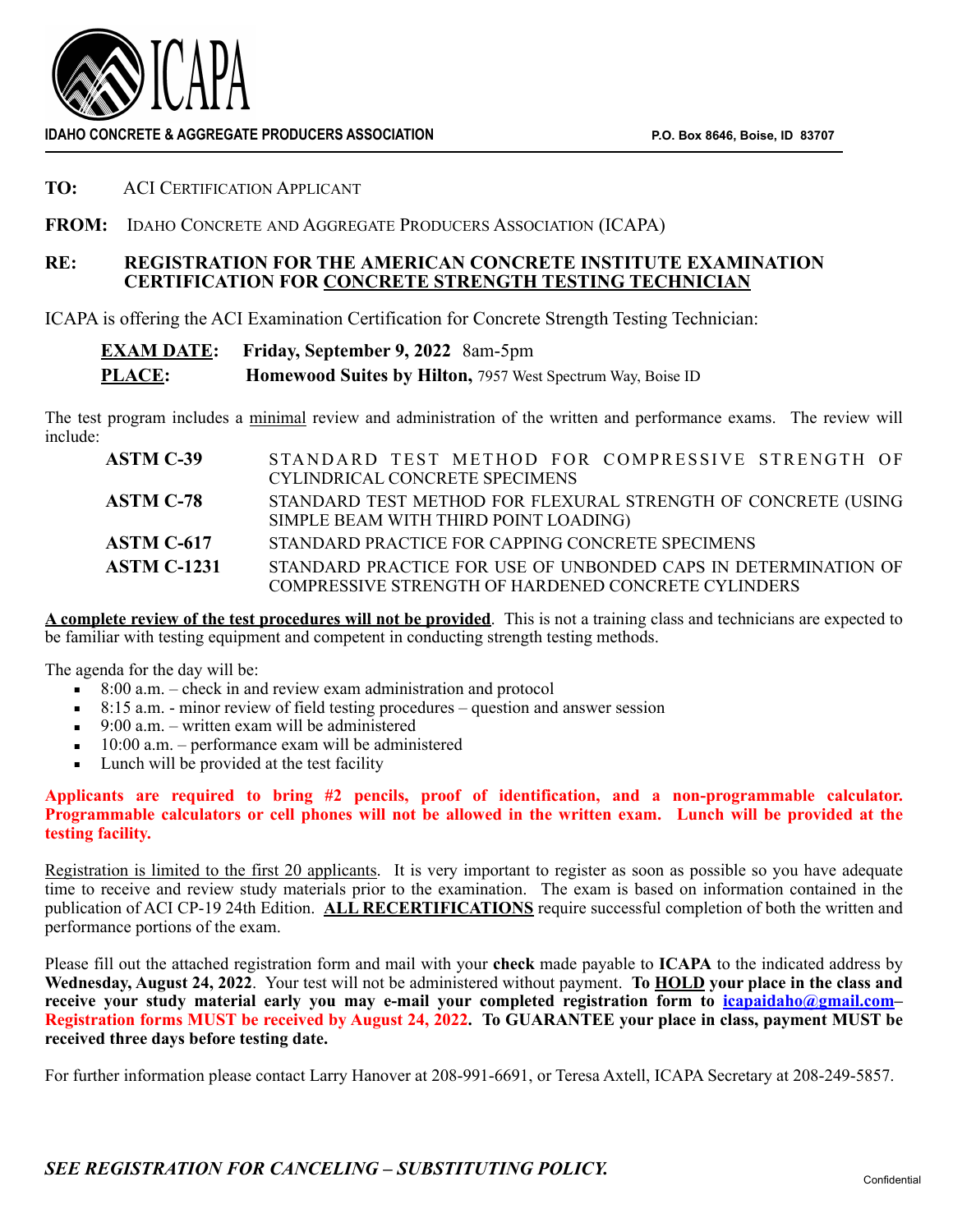

## **American Concrete Institution Concrete Strength Testing Technician – Registration Form – BOISE, ID**

| <b>Name</b>                             | Company           |
|-----------------------------------------|-------------------|
| Address to send study material to:      |                   |
| <b>Address</b>                          | <b>Work Phone</b> |
| City/State/Zip                          | <b>Cell Phone</b> |
| Email                                   | Fax               |
| <b>CURRENT ACI CERTIFICATION NUMBER</b> |                   |

Sessions may be canceled or rescheduled up to 14 days prior to session start date without incurring any additional charges. **Late Registrations, canceling or rescheduling within 13 days of session start will result in a \$100 fee.** If you do not cancel your registration within the 14 day timeframe and fail to attend your scheduled session, the entire registration fee will be forfeited. Substitutions of persons registered must be done within 3 days of session. Sessions may be changed or cancelled by the Association at any time. Session attendance is limited in size, so early registration is encouraged. If you have questions please contact Teresa at **[icapaidaho@gmail.com](mailto:icapaidaho@gmail.com)**

**Payment must accompany this form to secure a place in the session.** E-mailing completed form will hold a place in class and get study material sent. PAYMENT must be received three days before test.

|                     |                                |                                                                                            | If retesting circle test needed.               |
|---------------------|--------------------------------|--------------------------------------------------------------------------------------------|------------------------------------------------|
| <b>ICAPA Member</b> | \$390.00 per registrant RETEST |                                                                                            | \$275.00 (written or practical)                |
| <b>Non-Member</b>   | \$470.00 per registrant RETEST |                                                                                            | \$350.00 (written or practical)                |
|                     |                                | Full-Time Student (12+ hrs) \$285.00 per registrant (Copy of current student ID and course |                                                |
|                     |                                |                                                                                            | registration must accompany this registration) |

RECERTIFICATION requires full registration

RETEST : Only for applicants who have taken the exam within the last year, and failed one or both of the exams (written or practical or both).

## **EXAM Only September 9, 2022 8am-5pm Homewood Suites by Hilton,** 7957 W. Spectrum Way, Boise, ID 83709

**Check here If you have food allergies that may require special meals or if you have a disability that may impact your participation in this exam. Please attach a statement regarding your needs. Prior notification** 

**is required to assure we can accommodate your requests.** 

| PAYMENT:                       |        |           |                  |
|--------------------------------|--------|-----------|------------------|
| AMOUNT \$                      |        | CHECK $#$ | OR CREDIT CARD   |
| <b>CARD NUMBER</b>             |        | EXP. DATE | <b>CVV CODE</b>  |
| NAME ON CARD                   |        |           |                  |
| <b>BILLING ADDRESS OF CARD</b> |        |           | CITY, STATE, ZIP |
| <b>SIGNATURE</b>               | E-MAIL |           | Confidentia      |